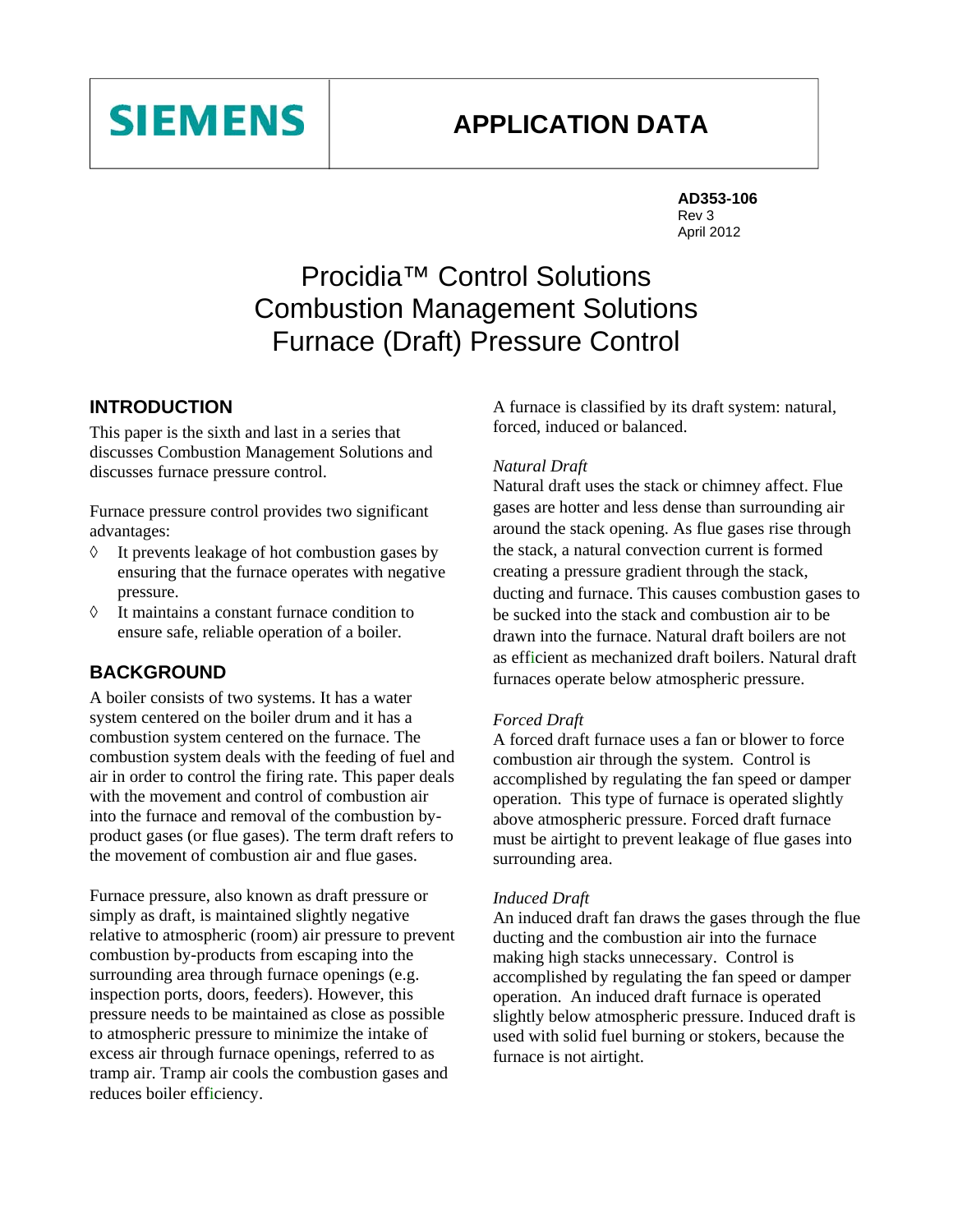### *Balanced Draft*

Furnaces equipped with both an FD (Forced Draft) and ID (Induced Draft) fans are called balanced draft systems; see Figure 1. In balanced draft systems, the forced and induced draft fans work together to move combustion air and flue gases through the furnace. The FD fan is used to regulate the combustion airflow and the ID fan is used to regulate furnace pressure. Balanced draft furnaces are typically operated slightly below atmospheric pressure.



## **FIGURE 1 Typical Single Burner Boiler**

## **MEASUREMENT**

Furnace pressure control is typically implemented in balanced draft operations. Most often the furnace pressure is maintained just slightly below atmospheric pressure to prevent flue gas leakage to the surroundings. However, too low a pressure must also be avoided to minimize air leakage into the furnace reducing efficiency and, in the extreme case, to prevent furnace implosion.

Furnace pressure is typically measured using a differential pressure transmitter. Normal operating draft ranges are  $0.25$  to  $-1$  in  $H_2O$ . Narrow spans are not practical because fast changes in flow may cause draft measurement to go outside the range limits. Also, narrow spans tend to amplify noise. Noise is the fluctuation in the real-time pressure measurements, and furnace pressure is subject to a lot of noise. Transmitters support signal damping to filter out noise and provide steadier readings. The location of the furnace pressure measurement tap is important since pressure gradients exist within the furnace.

# **CONTROL**

Furnace (draft) pressure control is used in balanced draft furnaces in order to regulate draft pressure. Draft pressure is affected by both the FD and ID fans. The FD fan is regulated by the combustion control loop, and its sole function is to provide combustion air to satisfy the firing rate. The ID fan is regulated by the furnace pressure control loop and its function is to remove combustion gases at a controlled rate such that draft pressure remains constant. Typically, furnace pressure control uses feedforward control as illustrated in Figure 2. Since combustion airflow fluctuates with the firing rate, frequent and sometime large disturbances are introduced. A standard feedback control strategy for draft pressure control will have difficulty maintaining a steady setpoint. Feedforward control permits the control loop to respond to changes in airflow before sensing a change in draft pressure. The PID portion of the control loop makes fine adjustments to the ID fan in order to maintain setpoint. The result is tighter control of furnace pressure.